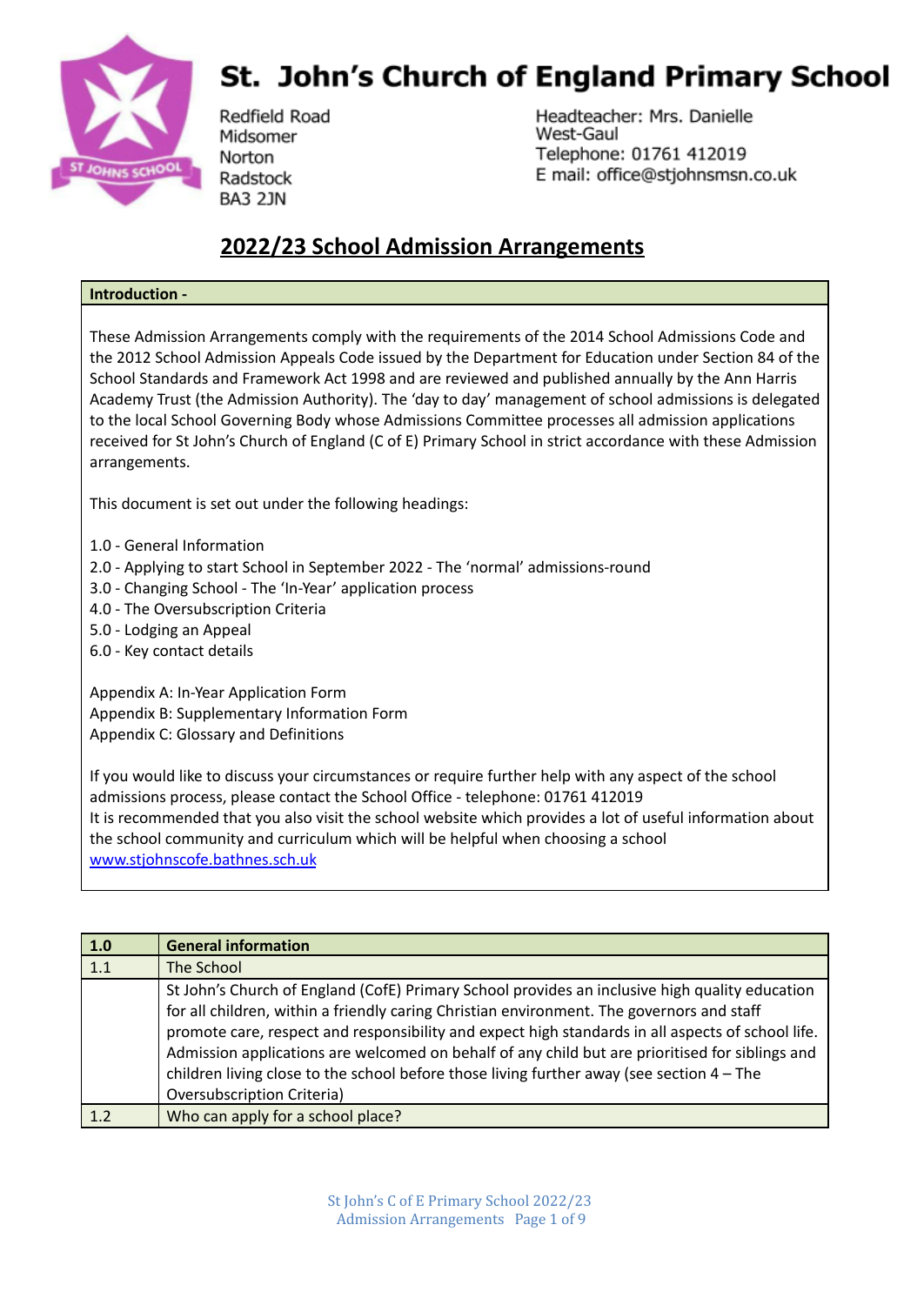|     | A parent, registered carer, or other person/organisation that has responsibility for a child                                                                                                        |  |
|-----|-----------------------------------------------------------------------------------------------------------------------------------------------------------------------------------------------------|--|
|     | (referred to throughout this document as 'the parent') may submit a school admission<br>application on behalf of that child for any United Kingdom (UK) state funded school.                        |  |
|     |                                                                                                                                                                                                     |  |
| 1.3 | The child<br>Any child who resides within the United Kingdom (UK) has a right to access education at a UK                                                                                           |  |
|     | state funded school from age four onwards. The child must, at the time of applying for a                                                                                                            |  |
|     | school place, have European Economic Area Citizenship (this includes British citizenship), or                                                                                                       |  |
|     | hold an appropriate Home Office Visa entitling him/her to reside in the UK.                                                                                                                         |  |
| 1.4 | The home address                                                                                                                                                                                    |  |
|     | For admission purposes, the Admission Authority considers the home address to be: The                                                                                                               |  |
|     | address at which the child concerned is living at the time of application, with his/her parent(s)                                                                                                   |  |
|     | for more than 2.5 school days per week. This address should be clearly stated on the                                                                                                                |  |
|     | application form.                                                                                                                                                                                   |  |
|     |                                                                                                                                                                                                     |  |
|     | If the child will be moving to a new home address and the parent wishes this address to be<br>used for admission purposes, one of the following documents must be made available in                 |  |
|     |                                                                                                                                                                                                     |  |
|     | conjunction with the Admission Application Form:                                                                                                                                                    |  |
|     | A legal 'exchange of contract' which confirms the purchase of the property                                                                                                                          |  |
|     | A copy of a formal tenancy agreement (minimum six-month term) signed and dated by                                                                                                                   |  |
|     | the applicant and the Landlord for the property                                                                                                                                                     |  |
|     | Where the child will be living at an address other than the parental family home, for                                                                                                               |  |
|     | more than 2.5 school days per week (for example; with an extended family member,                                                                                                                    |  |
|     | or in emergency or other public accommodation) - A formal written letter, signed and                                                                                                                |  |
|     | dated by the person responsible for the address in question. This must explain the                                                                                                                  |  |
|     | living/care arrangements for the child and state how long these arrangements are                                                                                                                    |  |
|     | expected to remain in place.<br>For Children of UK service personnel with a confirmed posting to the area or Crown                                                                                  |  |
|     | servants returning from overseas: An official letter confirming a relocation date and                                                                                                               |  |
|     | Unit postal address or quartering area address                                                                                                                                                      |  |
|     |                                                                                                                                                                                                     |  |
| 1.5 | Siblings                                                                                                                                                                                            |  |
|     | The oversubscription criteria set out in section 4.2 of these admission arrangements includes                                                                                                       |  |
|     | criteria which relate to children with a sibling attending the preferred school.                                                                                                                    |  |
|     |                                                                                                                                                                                                     |  |
|     | If a parent would like his/her child to be prioritised against one of these sibling criteria, the<br>sibling's details must be provided on the admission application form. The named sibling can be |  |
|     | a full, half or adopted brother or sister, or another child, who lives for the 'majority' of his/her                                                                                                |  |
|     | school time (more than 2.5 school days per week) within the same family unit and at the same                                                                                                        |  |
|     | home address.                                                                                                                                                                                       |  |
|     |                                                                                                                                                                                                     |  |
|     | The Published Admission Number/Admission Limit will be exceeded in order that multiple                                                                                                              |  |
|     | birth siblings of the same family (twin, triplet etc.) can all be offered places, where otherwise                                                                                                   |  |
|     | one or more of these children would be refused if the Admission Number/Limit was adhered                                                                                                            |  |
|     | to.                                                                                                                                                                                                 |  |
| 1.6 | <b>Waiting lists</b>                                                                                                                                                                                |  |
|     | When an admission application is refused, the child's name will be entered onto a waiting list                                                                                                      |  |
|     | for the required year group, which will be maintained until the end of the school year in<br>question and then shut down. Names are held on waiting lists in strict ranked order, which             |  |
|     | indicates how he/she qualifies against the published oversubscription criteria. Each time a                                                                                                         |  |
|     | name is added, the waiting list will be re-ranked. If a place becomes available in the required                                                                                                     |  |
|     | year, this will be offered for the child ranked highest on the waiting list at that time. A child's                                                                                                 |  |
|     | name will be removed from the waiting list if a place is offered and accepted, offered and                                                                                                          |  |
|     | declined, or the parent requests in writing that the school removes his/her child's name.                                                                                                           |  |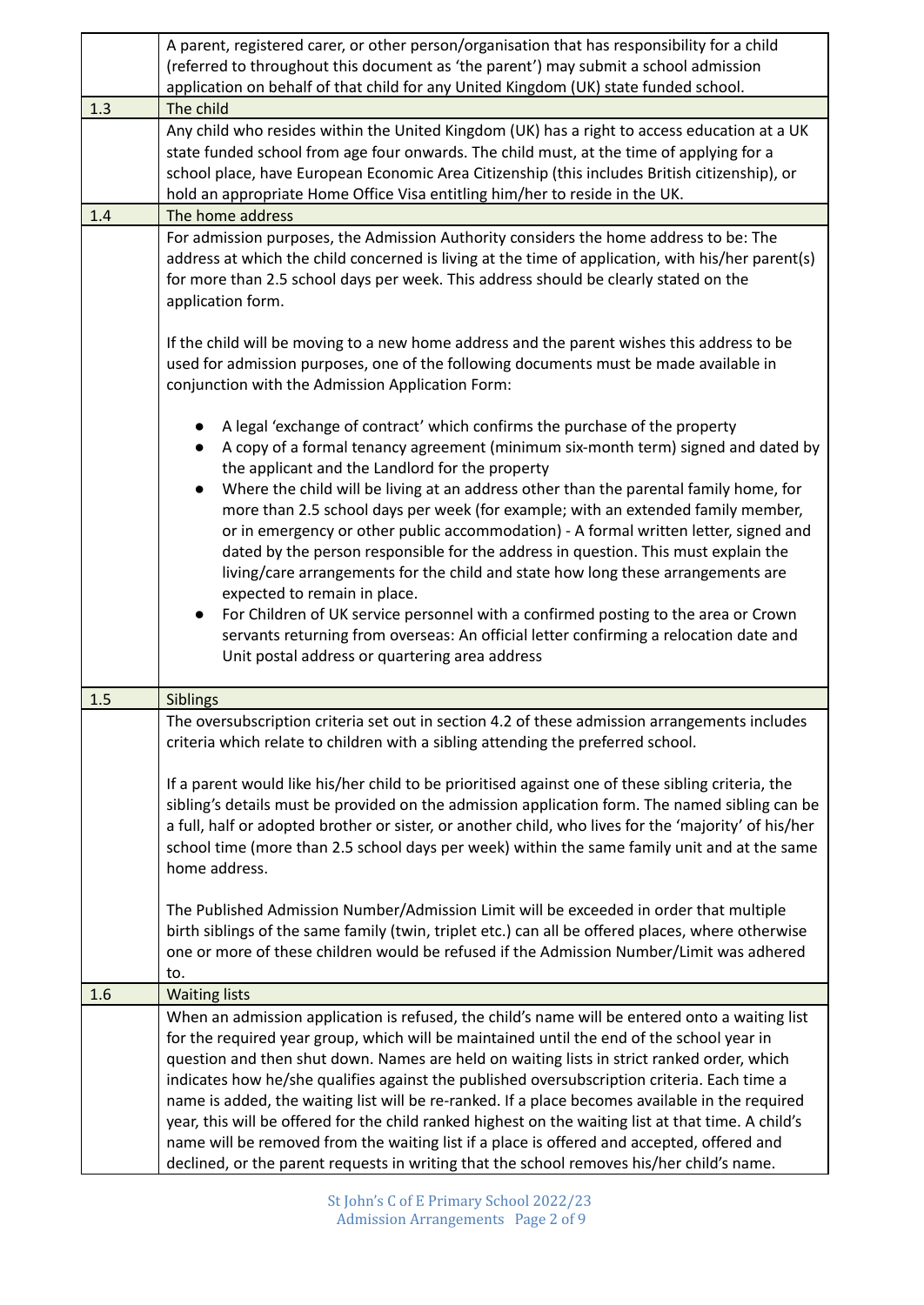| 1.7 | <b>Supplementary information Form (SIF)</b>                                                                                                                                                                                                                                                                                                                                                                                                                                                                                                                                                                                                                                          |
|-----|--------------------------------------------------------------------------------------------------------------------------------------------------------------------------------------------------------------------------------------------------------------------------------------------------------------------------------------------------------------------------------------------------------------------------------------------------------------------------------------------------------------------------------------------------------------------------------------------------------------------------------------------------------------------------------------|
|     | A Supplementary Information Form is available on the school website which must be<br>completed if a parent wishes to demonstrate that a child qualifies against oversubscription<br>criterion 3 (see section 4.2 of this document). In the event of oversubscription and the need to<br>rank applications in priority order, the information submitted with the SIF will be taken<br>account of, providing the SIF is completed and submitted along with the required evidence in<br>accordance with the instructions provided. In some cases, a member of the Admission<br>Authority, or an appointed agent, may need to contact the parent to discuss the information<br>provided. |
| 1.8 | Misleading or false information                                                                                                                                                                                                                                                                                                                                                                                                                                                                                                                                                                                                                                                      |
|     | If the Admission Authority becomes aware that a school place has been secured for a child<br>due to the provision of misleading or false information, it will consider withdrawing the offer,<br>or where a child has already started to attend the school, may remove the child from the<br>school roll. Before doing so, the circumstances of the case will be discussed with the parent<br>and, where required, the application will be considered afresh taking account of any new<br>information.                                                                                                                                                                               |

| 2.0 | Applying to start school in Reception in September 2022                                                                                                                                                                                                                                                                                                                                                                                                                                                                                                                                                                                                                                                                                                                                                                                                                                              |  |
|-----|------------------------------------------------------------------------------------------------------------------------------------------------------------------------------------------------------------------------------------------------------------------------------------------------------------------------------------------------------------------------------------------------------------------------------------------------------------------------------------------------------------------------------------------------------------------------------------------------------------------------------------------------------------------------------------------------------------------------------------------------------------------------------------------------------------------------------------------------------------------------------------------------------|--|
| 2.1 | The Published Admission Number (PAN)                                                                                                                                                                                                                                                                                                                                                                                                                                                                                                                                                                                                                                                                                                                                                                                                                                                                 |  |
|     | Applications to start school for the first time in September 2022 are administered by local<br>authorities during the 'normal' admissions- round which applies for new entry to school. A<br>statutory Admission Number (PAN) of 60 is published for the year of entry (Reception). The<br>PAN indicates the number of places that can be offered within the resources available and,<br>where appropriate, the need to maintain the size of infant classes within the requirements of<br>Infant Class Size legislation (this limits Reception, Year 1 and Year 2 classes to no more than 30<br>children per teacher, unless a child qualifies as a 'permitted exception' admission in<br>accordance with section 2.15 of the 2014 School Admissions Code).                                                                                                                                          |  |
|     | If fewer applications are received than the PAN set for the Reception Year, every applicant will<br>be offered a place for their child, without condition. If the total number of applications<br>received exceeds the PAN, the Admission Authority will consider every application against the<br>relevant oversubscription criteria which is set out in section 4.2 of these Admission<br>Arrangements. The Admission Authority will sort the applications into ranked order and<br>identify a priority for the offer of places up to the PAN.                                                                                                                                                                                                                                                                                                                                                     |  |
| 2.2 | Submitting an Admission Application Form                                                                                                                                                                                                                                                                                                                                                                                                                                                                                                                                                                                                                                                                                                                                                                                                                                                             |  |
|     | For a child to start school in September 2022, the parent must complete the Common<br>Application Form (CAF) available from the 'home' local authority. The application will be<br>considered as 'on time' if it is submitted to the home local authority by 23.59 hours on 15<br>January 2022<br>The CAF may be completed and submitted using the local authority 'on line' procedure, or as a<br>paper form. Full details concerning the application process, as well as information about the<br>schools in the local authority area, are explained in the 'Composite Prospectus' document,<br>which each local authority must make available on 12 <sup>th</sup> September annually.<br>For those families who are resident in Somerset, the 'home' local authority is Bath and North<br>East Somerset Council. School admission enquiries can be made at<br>admissions_transport@bathnes.gov.uk |  |
| 2.3 | Late applications                                                                                                                                                                                                                                                                                                                                                                                                                                                                                                                                                                                                                                                                                                                                                                                                                                                                                    |  |
|     | If the application form is submitted to the home local authority after the deadline stated in<br>section 2.2, it will be considered as 'late' and will not be administered until all on time<br>applications have been processed. By this time, there may no longer be a place available at<br>the preferred school(s). Some local authorities publish specific dates for a second                                                                                                                                                                                                                                                                                                                                                                                                                                                                                                                   |  |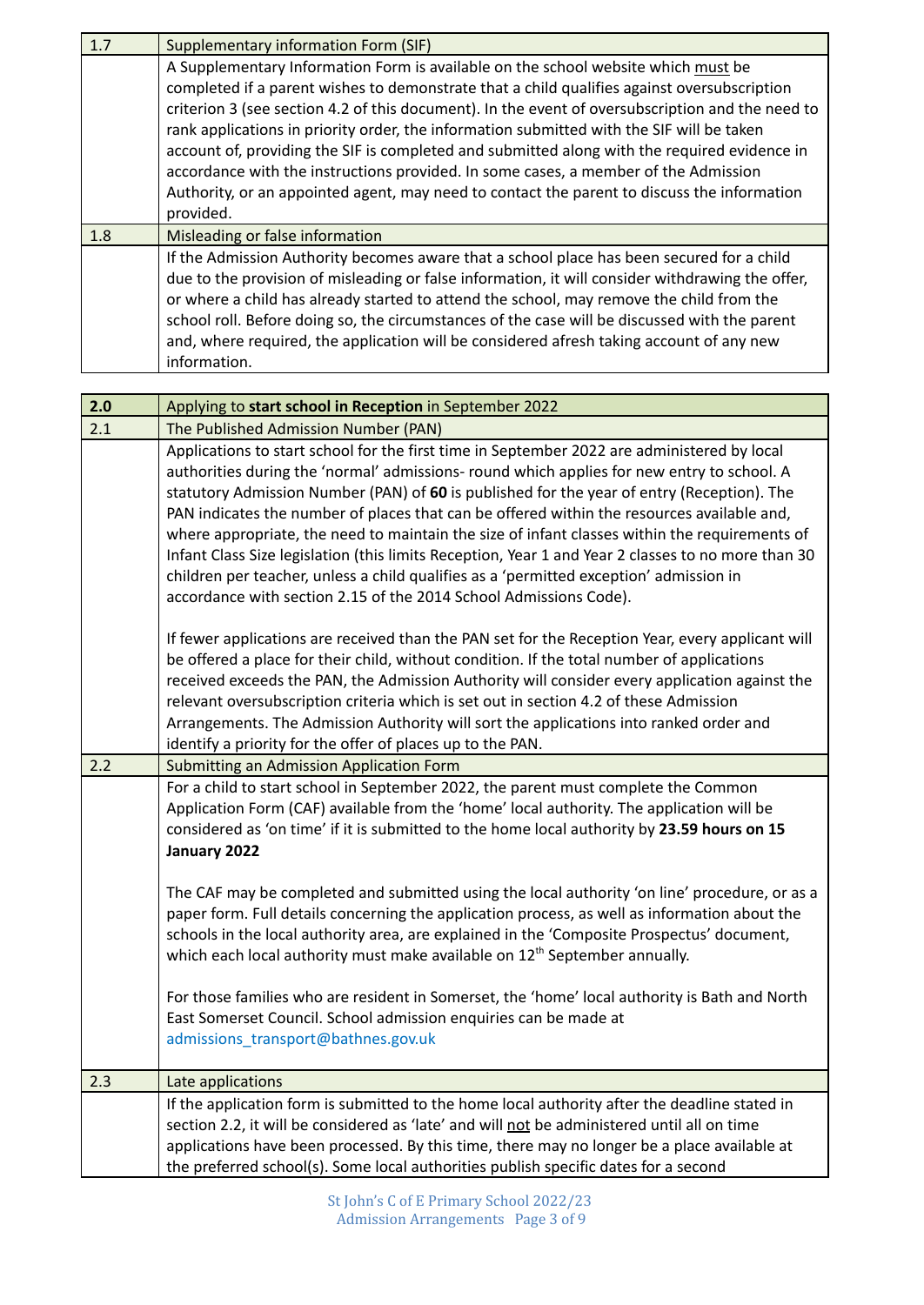|     | admissions-round within which 'late' applications will be administered. Local authorities must                                                                                                                                                                                                                                                                                                                                                                                                                                                                                                                                                                                                                            |
|-----|---------------------------------------------------------------------------------------------------------------------------------------------------------------------------------------------------------------------------------------------------------------------------------------------------------------------------------------------------------------------------------------------------------------------------------------------------------------------------------------------------------------------------------------------------------------------------------------------------------------------------------------------------------------------------------------------------------------------------|
|     | coordinate starting and transferring school applications until 31 August 2022.                                                                                                                                                                                                                                                                                                                                                                                                                                                                                                                                                                                                                                            |
| 2.4 | Notifying the application decision                                                                                                                                                                                                                                                                                                                                                                                                                                                                                                                                                                                                                                                                                        |
|     | Applicants will receive an admission decision in writing from their home local authority on or<br>about 16 April 2022                                                                                                                                                                                                                                                                                                                                                                                                                                                                                                                                                                                                     |
|     | The method of informing the decision varies across local authorities but is set out in the<br>Composite Prospectus issued by each authority.                                                                                                                                                                                                                                                                                                                                                                                                                                                                                                                                                                              |
| 2.5 | <b>Education Health and Care Plan (EHCP)</b>                                                                                                                                                                                                                                                                                                                                                                                                                                                                                                                                                                                                                                                                              |
|     | A place will be made available for any child who has an EHCP agreed between the Local<br>authority and the Admission Authority which names St John's C of E Primary School in the<br>EHCP as the education provider. The place will be provided above the PAN if Reception is full<br>to this limit at that time.                                                                                                                                                                                                                                                                                                                                                                                                         |
| 2.6 | Starting school in Reception on a full-time basis                                                                                                                                                                                                                                                                                                                                                                                                                                                                                                                                                                                                                                                                         |
|     | A child must attend school on a full-time basis from the term following the fifth birthday<br>(compulsory school age). However, a parent may apply for a child to start school for the first<br>time in the September following his/her fourth birthday and, where a place is offered, may<br>choose for him/her to attend on a full-time basis from day one, even though not yet of<br>compulsory school age.                                                                                                                                                                                                                                                                                                            |
| 2.7 | Deferred entry to Reception and part time attendance                                                                                                                                                                                                                                                                                                                                                                                                                                                                                                                                                                                                                                                                      |
|     | A parent may choose to defer a child's entry to school until later in the same school year, or to<br>agree arrangements for the child to attend on a part time basis until he/she reaches<br>compulsory school age. However, it is not permitted to defer entry beyond the point at which<br>the child reaches compulsory school age, or beyond the start of the last term in the school<br>year. Somerset Local Authority operates a six-term year.                                                                                                                                                                                                                                                                      |
| 2.8 | Starting School - summer born children (born 1 April - 31 August)                                                                                                                                                                                                                                                                                                                                                                                                                                                                                                                                                                                                                                                         |
|     | A parent of a 'summer born' child who will not reach compulsory school age during the<br>2022/23 school year can lawfully choose to delay his/her entry to school until September<br>2023. In these circumstances, the parent must decide whether they would like to apply for<br>their child to be offered a 'retained' place in the September 2023 Reception Year or to join<br>Year 1 (the relative age year group).                                                                                                                                                                                                                                                                                                   |
|     | If applying for a 'retained' Reception place in 2020, the following process must be followed:                                                                                                                                                                                                                                                                                                                                                                                                                                                                                                                                                                                                                             |
|     | 1. The parent must apply to the 'home' local authority during the 2022 'normal'<br>admissions-round, making it clear on the application form that he/she wishes to delay the<br>child's entry until September 2023 and to apply again at that time for a retained place in<br>the Reception year group. As much information as possible should be submitted by the<br>parent to support the case for a retained Reception place.                                                                                                                                                                                                                                                                                          |
|     | 2. On receipt of the September 2022 Application Form, the home Local Authority and<br>Admission Authority will formally note the parent(s) instruction and will not process this<br>Application Form any further. Effectively, the child concerned will no longer be part of the<br>2022 'normal' admissions-round.                                                                                                                                                                                                                                                                                                                                                                                                       |
|     | 3. The Admission Authority will then consider the parents request that he/she be allowed to<br>apply for a retained Reception place in September 2023, rather than having to make an<br>In-Year application for a place in Year 1. The Admission Authority will make this decision<br>based on the circumstances of the case and 'what is considered by the Admission<br>Authority to be in the best educational interests of the child concerned'. The Admission<br>Authority might choose to involve professional advisors where this is considered necessary<br>to inform this decision. The decision will be issued in writing to the parent as soon as<br>possible after the September 2022 application is received. |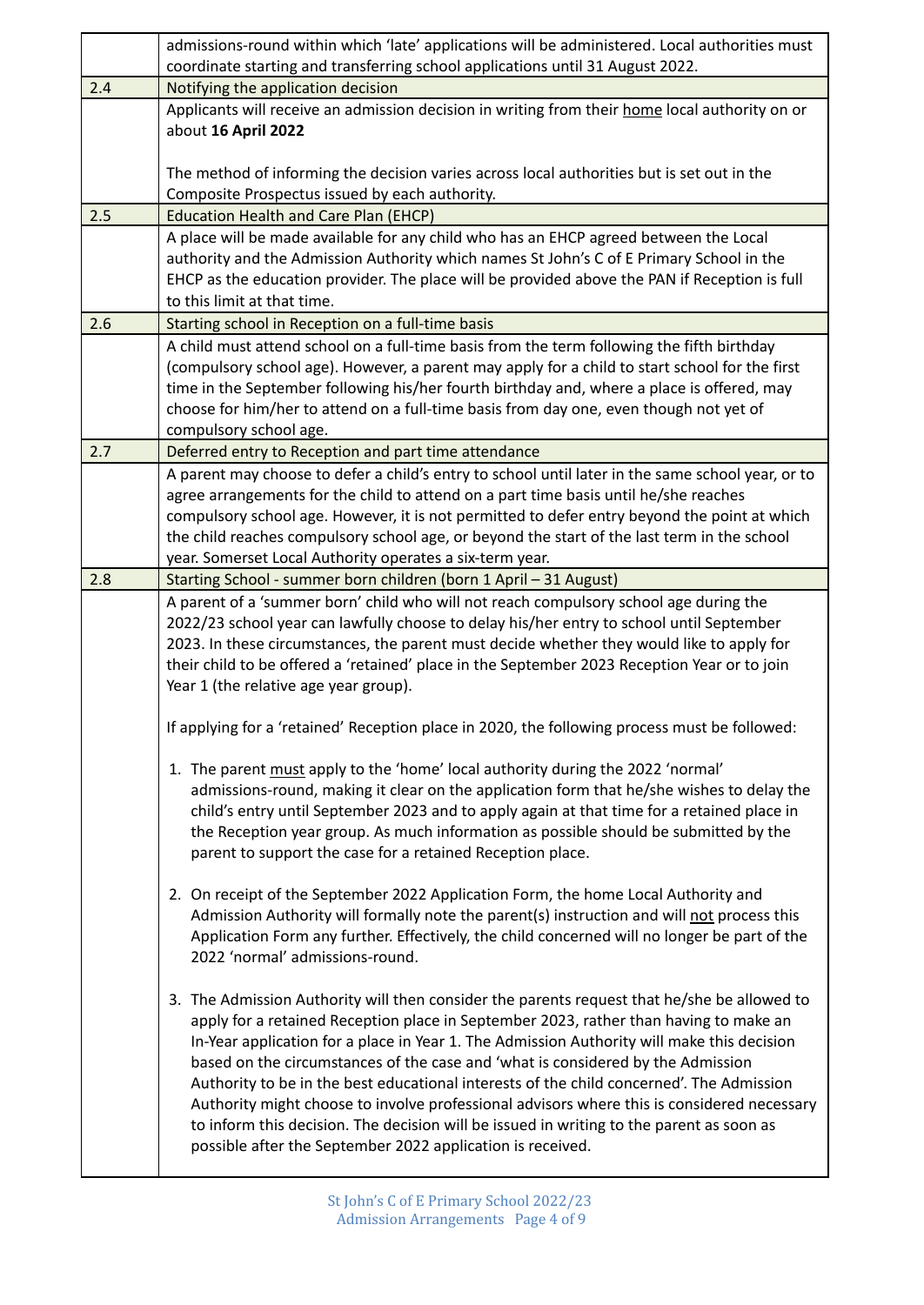|  | 4. Where the Admission Authority decision is to support the parents request for a retained<br>September 2023 Reception application: The parent must then wait and make a new<br>application as part of the 2023 'normal' admissions-round in accordance with the<br>application process set out in the 'home' local authority 2023 Composite Prospectus<br>document. This will be made available by the local authority from 12 <sup>th</sup> September 2022.<br>The parent should also take account of the published 2023/24 Admission Arrangements<br>which apply to the school.                                                                         |
|--|------------------------------------------------------------------------------------------------------------------------------------------------------------------------------------------------------------------------------------------------------------------------------------------------------------------------------------------------------------------------------------------------------------------------------------------------------------------------------------------------------------------------------------------------------------------------------------------------------------------------------------------------------------|
|  | 5. If the school is undersubscribed with reception applications for September 2023, the<br>applicant will receive the offer of a place (without condition) for his/her child on or around<br>16 <sup>th</sup> April 2023. If the school is oversubscribed with applications for September 2023, every<br>application (including delayed entry) will be considered against the published<br>oversubscription criteria and placed in ranked order, identifying a priority for the offer of<br>available reception places. There can be no guarantee of a place being available to offer.<br>This will be dependent on the 2023 application ranking exercise. |
|  | 6. If the September 2023 reception application (for a retained place) is refused, the right of<br>appeal will apply.                                                                                                                                                                                                                                                                                                                                                                                                                                                                                                                                       |
|  | 7. If a parent chooses to delay his/her child's entry until 2023 and apply for the child<br>to join Year 1 (the relative age group) he/she will need to submit an<br>In-Year application within six school-weeks of the place being required.                                                                                                                                                                                                                                                                                                                                                                                                              |

| 3.0 | Changing school - The 'In-Year' application process                                                                                                                                                                                                                                                                                                                                                                                                                                                                                                                                                                                                                                                                                                                                                                                                                                             |
|-----|-------------------------------------------------------------------------------------------------------------------------------------------------------------------------------------------------------------------------------------------------------------------------------------------------------------------------------------------------------------------------------------------------------------------------------------------------------------------------------------------------------------------------------------------------------------------------------------------------------------------------------------------------------------------------------------------------------------------------------------------------------------------------------------------------------------------------------------------------------------------------------------------------|
| 3.1 | The Admission Limit                                                                                                                                                                                                                                                                                                                                                                                                                                                                                                                                                                                                                                                                                                                                                                                                                                                                             |
|     | The governors' Admissions Committee will set an admission limit for every year group, other<br>than Reception for which a statutory admission number is published. Admission limits are set<br>in accordance with the level of resource available and to ensure that as many places as<br>possible can be offered without prejudicing 'the efficient delivery of education and/or the<br>efficient use of resources' or (where applicable) unlawfully breaching the statutory Infant Class<br>Size Limit. In determining admission limits, the Admissions Committee will take account of<br>factors such as school budget, accommodation, class organisation, the specific needs of the<br>children on roll and the wellbeing of pupils and staff. Consequently, admission limits may be<br>varied from time to time and so the number of places that can be offered will alter<br>accordingly. |
| 3.2 | Submitting an in-year application                                                                                                                                                                                                                                                                                                                                                                                                                                                                                                                                                                                                                                                                                                                                                                                                                                                               |
|     | The In-Year Application Form is available to download from the school website or can be<br>provided as a paper form via the school office. The Application Form may be completed and<br>returned directly to the school at any time, although it will only be administered during school<br>term time and within six school weeks of the place being required, unless the application is for<br>a child from a Service family or the parent is a Crown Servant returning from overseas. In<br>these circumstances, an application will be considered further in advance providing an official<br>letter is submitted with the application, which sets out a relocation date and confirms a Unit<br>postal address or quartering area address.                                                                                                                                                   |
| 3.3 | Applying for a year group other than the child's relative (chronological) age                                                                                                                                                                                                                                                                                                                                                                                                                                                                                                                                                                                                                                                                                                                                                                                                                   |
|     | The In-Year Application Form will usually be submitted for the year group associated with the<br>child's age, although a parent may apply for an alternative year group where he/she considers<br>this would be in the best educational interests of the child concerned. The application must be<br>accompanied with as much information as possible to support the case for 'retaining' or<br>'accelerating' the child.                                                                                                                                                                                                                                                                                                                                                                                                                                                                       |
|     | The Admission Authority will decide on a 'case by case' basis whether to support the parent's<br>request, taking account of the information provided and what is considered by the Admission<br>Authority to be in the best educational interests of the child concerned. Where an application                                                                                                                                                                                                                                                                                                                                                                                                                                                                                                                                                                                                  |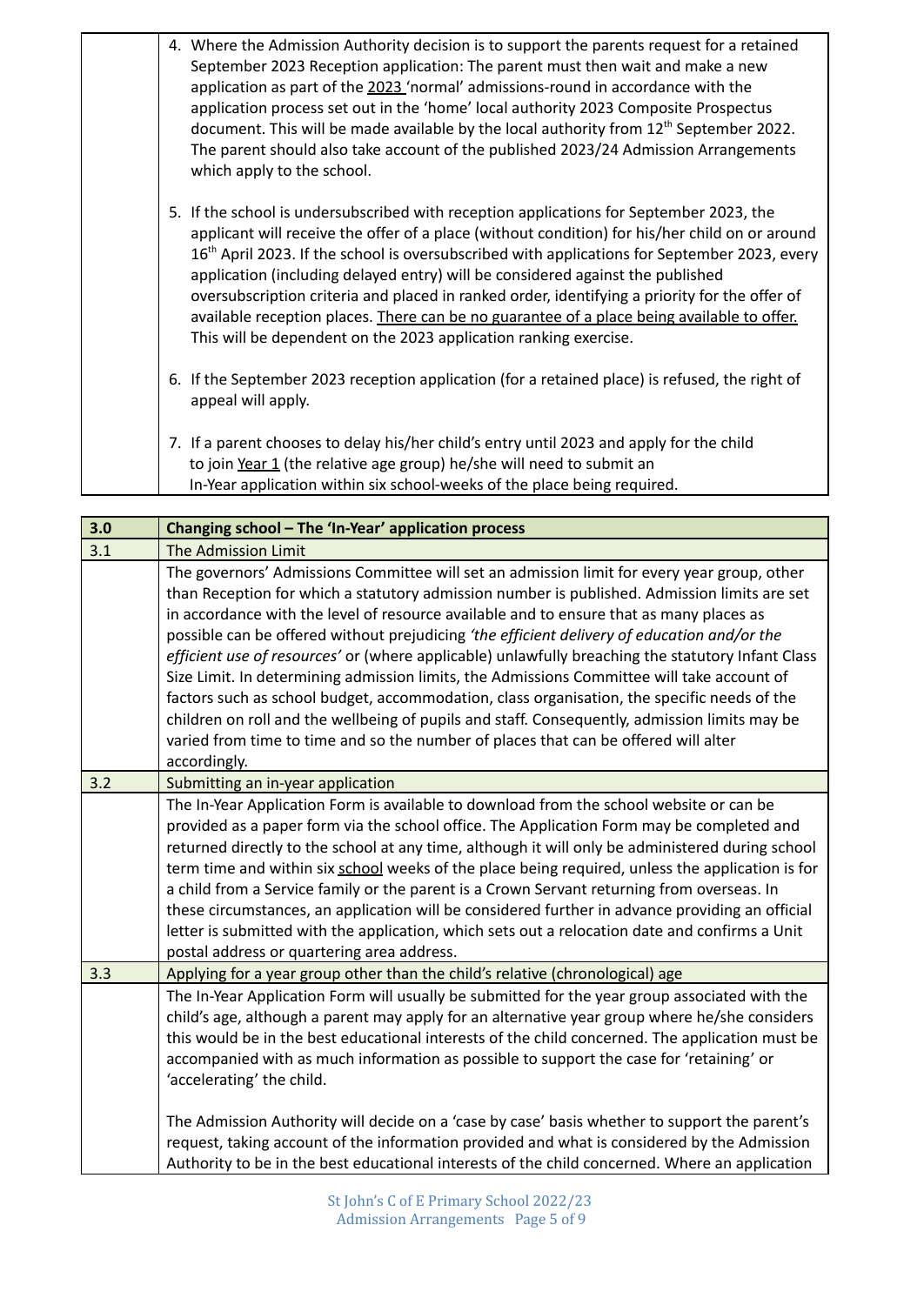|                                                                                                | for a 'retained' or 'accelerated' placement is refused, the Admission Authority will further       |  |  |
|------------------------------------------------------------------------------------------------|----------------------------------------------------------------------------------------------------|--|--|
|                                                                                                | consider whether a place can be offered in the child's relative age year group. The applicant      |  |  |
| will have the right to appeal the decision where a place cannot be offered in the relative age |                                                                                                    |  |  |
|                                                                                                | year group.                                                                                        |  |  |
|                                                                                                |                                                                                                    |  |  |
|                                                                                                | 'Retained' and 'accelerated' placements secured through the In-Year admissions process will        |  |  |
| be reviewed annually in conjunction with the child's parent.                                   |                                                                                                    |  |  |
| 3.4                                                                                            | Notifying the In-Year admission decision                                                           |  |  |
|                                                                                                | A decision letter will be issued to the applicant within 10 school days of receipt of the          |  |  |
|                                                                                                | completed application form, unless it is decided that supplementary information is required        |  |  |
|                                                                                                | before a decision can be taken. The applicant will be notified of the admission decision by first  |  |  |
|                                                                                                | class letter post.                                                                                 |  |  |
|                                                                                                |                                                                                                    |  |  |
|                                                                                                | Whether a place can be offered in the required year group will depend on the circumstances         |  |  |
|                                                                                                | at the school at the time the application is considered. The application will be refused where a   |  |  |
|                                                                                                | further admission would impact negatively on the school and so prejudice 'the efficient            |  |  |
|                                                                                                | delivery of education or the efficient use of resources' or breach the statutory Infant Class Size |  |  |
|                                                                                                | Limit.                                                                                             |  |  |
| 3.5                                                                                            | Accepting the offer of a place                                                                     |  |  |
|                                                                                                | The School regularly receives applications so, where a place is offered, it is very helpful if the |  |  |
|                                                                                                | applicant can confirm acceptance of the offer, by letter or email, as soon as possible after       |  |  |
|                                                                                                | receiving the decision letter. However, the offer will remain available for six school weeks from  |  |  |
|                                                                                                | the date of the decision letter, at which point it is expected that the child concerned will be    |  |  |
|                                                                                                | attending school. If the child is not on roll and regularly attending within this time frame, the  |  |  |
|                                                                                                | Admission Authority will write to the applicant with a view to withdrawing the offer and           |  |  |
|                                                                                                | making the place available for another child.                                                      |  |  |
| 3.6                                                                                            | Applying the Fair Access Protocol                                                                  |  |  |
|                                                                                                | The Admission Authority is committed to 'Fair Access to school for every child'. Therefore,        |  |  |
|                                                                                                | where an application is refused and the child concerned is not on roll or attending another        |  |  |
|                                                                                                | school, the Admission Authority will consider whether the child satisfies any of the criteria set  |  |  |
|                                                                                                | out in the Bath and North East Somerset Council (BaNES) Fair Access Protocol (FAP), which is       |  |  |
|                                                                                                | published on the council website. Where this is the case, the Admission Authority will inform      |  |  |
|                                                                                                | BaNES and provide a copy of the completed In-Year Application Form. This will enable the           |  |  |
|                                                                                                | council to decide whether to engage with the applicant and help secure a suitable educational      |  |  |
|                                                                                                | placement without undue delay.                                                                     |  |  |
| 3.7                                                                                            | Children who are the subject of an Education Health and Care plan (EHCP)                           |  |  |
|                                                                                                | If a child is the subject of an EHCP which names a specific school, his/her parent should          |  |  |
|                                                                                                | consult the Local Authority that issued the EHCP, before applying for the child to change          |  |  |
|                                                                                                | school. This Local Authority must be involved in the process of agreeing any change of school.     |  |  |

| 4.0 | <b>The Oversubscription Criteria</b>                                                                                                                                                                                                                                                                                                                                                                                                                                                                                                                                                  |  |
|-----|---------------------------------------------------------------------------------------------------------------------------------------------------------------------------------------------------------------------------------------------------------------------------------------------------------------------------------------------------------------------------------------------------------------------------------------------------------------------------------------------------------------------------------------------------------------------------------------|--|
| 4.1 | Oversubscription                                                                                                                                                                                                                                                                                                                                                                                                                                                                                                                                                                      |  |
|     | If there are more applications received at any one time than there are places available within<br>the preferred year group (oversubscription), the Admission Authority will consider every<br>application received at that time against the oversubscription criteria set out in section 4.2 of<br>these Admission Arrangements. This will enable the Admission Authority to sort the<br>applications into ranked order and identify a priority for the offer of available places. The<br>oversubscription criteria will also be applied when it is necessary to rank a waiting list. |  |
| 4.2 | The Oversubscription Criteria                                                                                                                                                                                                                                                                                                                                                                                                                                                                                                                                                         |  |
|     | A 'looked after child' or a child who was previously looked after but<br>1.<br>immediately after being looked after became subject to an adoption,<br>child arrangements, or special guardianship order. A 'looked after child'                                                                                                                                                                                                                                                                                                                                                       |  |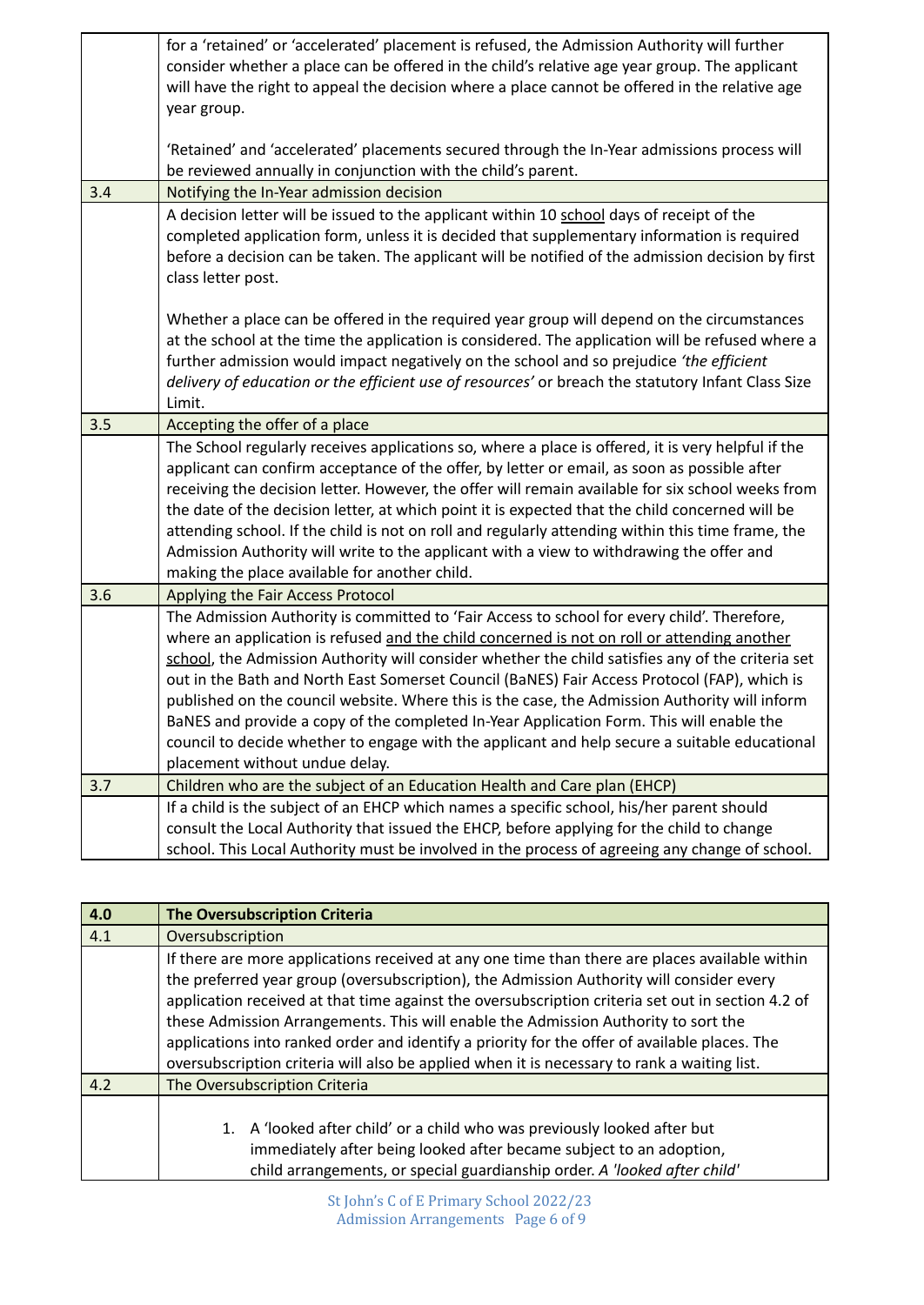|     |                                 | is a child who is (a) in the care of a Local Authority, or (b) being provided<br>with accommodation by a Local Authority in the exercise of their social<br>services functions, in England.<br>or<br>A 'previously looked after child' is a child who was looked after (in<br>England), but ceased to be so because they were adopted, or became<br>subject to a child arrangements or special guardianship order, as well as<br>a child who appears to the Governing Body to have been in state care<br>outside of England care (i.e. in the care of or accommodated by a public<br>authority, religious organisation or any other provider whose sole/main<br>purpose is to benefit society), but ceased to be so as a result of being<br>adopted. |
|-----|---------------------------------|------------------------------------------------------------------------------------------------------------------------------------------------------------------------------------------------------------------------------------------------------------------------------------------------------------------------------------------------------------------------------------------------------------------------------------------------------------------------------------------------------------------------------------------------------------------------------------------------------------------------------------------------------------------------------------------------------------------------------------------------------|
|     |                                 | 2. Children who have a sibling attending St John's C of E Primary School at<br>the time of application, who will still be on roll at the time of admission<br>and who lives at the same home address                                                                                                                                                                                                                                                                                                                                                                                                                                                                                                                                                 |
|     |                                 | 3. Children eligible to receive a Pupil Premium or Service Premium at the<br>time of application                                                                                                                                                                                                                                                                                                                                                                                                                                                                                                                                                                                                                                                     |
|     |                                 | 4. Children of permanent Staff who have been employed at St John's C of E<br>Primary School on a permanent contract for at least two years prior to<br>the submission of an admission application, or children of a newly<br>appointed teacher, appointed to satisfy a demonstrable skills shortage                                                                                                                                                                                                                                                                                                                                                                                                                                                  |
|     |                                 | 5. Children not satisfying a higher criterion                                                                                                                                                                                                                                                                                                                                                                                                                                                                                                                                                                                                                                                                                                        |
|     | Note:<br>$\bullet$<br>$\bullet$ | Refer to section 1.4 of these Admission Arrangements for the definition of 'home address'<br>Refer to section 1.5 of these Admission Arrangements for the definition of 'sibling'<br>The Supplementary Information Form which is available on the school website or<br>from the school office must be completed and returned to confirm compliance with<br>criterion 3.                                                                                                                                                                                                                                                                                                                                                                              |
| 4.3 |                                 | Prioritising applications by distance measurement                                                                                                                                                                                                                                                                                                                                                                                                                                                                                                                                                                                                                                                                                                    |
|     |                                 | In the event of oversubscription, applications are prioritised by ranking them against the<br>oversubscription criteria until the Published Admission Number (PAN) or admission limit is<br>reached. If this limit is reached part way through an oversubscription criterion and there are<br>still some applications left to rank, there will be a need to further refine the order of the<br>applications satisfying this 'cut off' criterion and those which qualify against a lower criterion.                                                                                                                                                                                                                                                   |
|     |                                 | The ranked order of these applications will be determined by calculating the straight-line<br>distance between each child's home and St John's C of E Primary School, with the shorter<br>distance receiving the higher priority. Distances will be calculated electronically using digital<br>mapping software and Ordnance Survey 'National Address Base' coordinates and<br>measurement will be to a minimum of three decimal places accuracy. In the case of a<br>multi-dwelling building such as a block of flats, the same distance will apply for all occupants.                                                                                                                                                                              |
| 4.4 |                                 | Applying a tie-breaker                                                                                                                                                                                                                                                                                                                                                                                                                                                                                                                                                                                                                                                                                                                               |
|     |                                 | Where two or more distances are exactly equal and it proves necessary to sort the associated<br>applications into ranked order, this will be decided by the drawing of lots. This activity will take<br>place at the school and be supervised by a person entirely independent of the Ann Harris<br>Academy Trust and the school.                                                                                                                                                                                                                                                                                                                                                                                                                    |

| l 5.0        | Lodging an appeal                    |
|--------------|--------------------------------------|
| $\sqrt{5.1}$ | The legal right to an appeal hearing |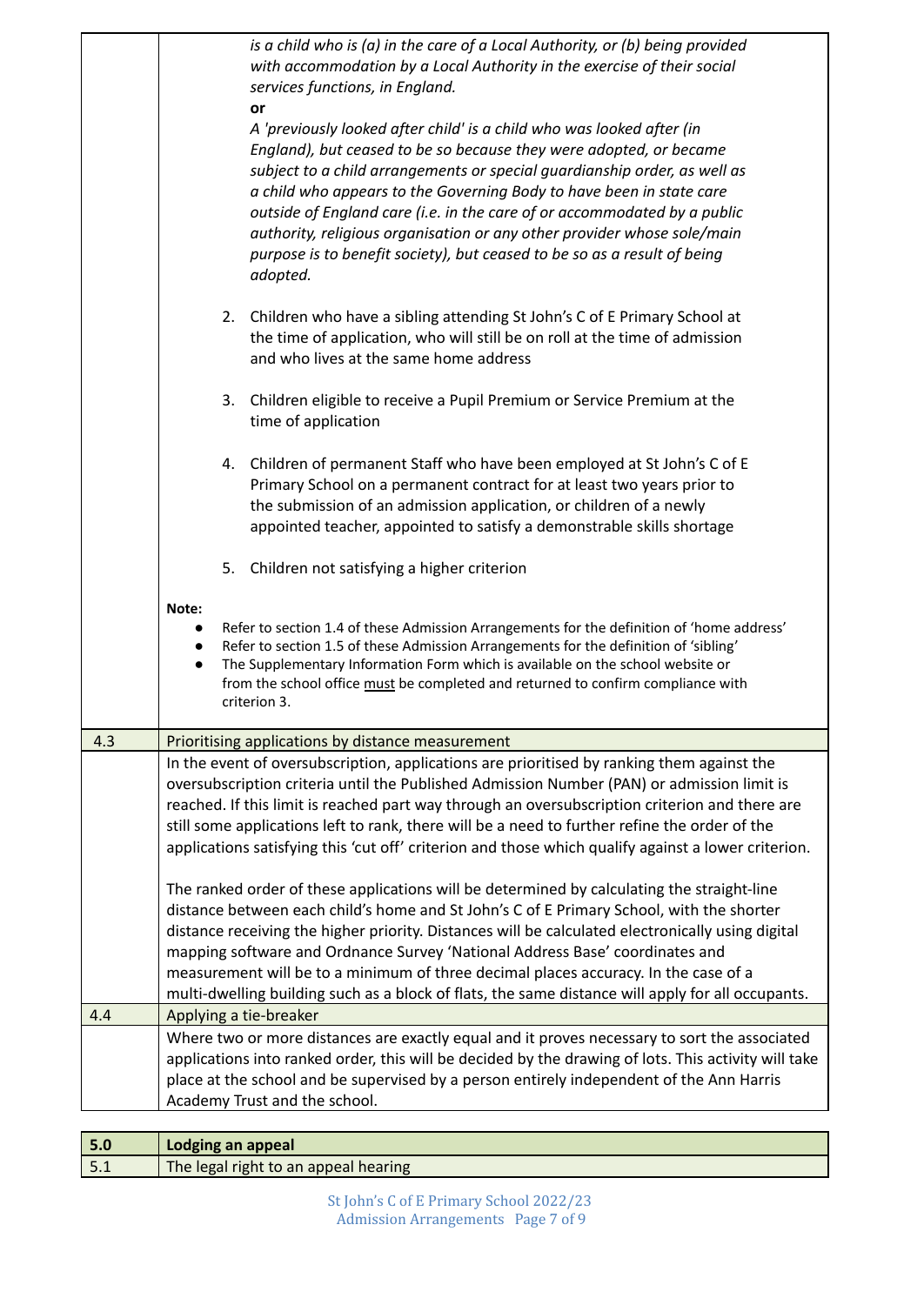|     | The administration of school admission appeals is subject to a statutory procedure set out in<br>the 2012 School Admission Appeals Code issued by the Department for Education. Any<br>applicant whose admission application is formally refused is lawfully entitled to appeal this<br>decision. The refusal letter issued on behalf of the Admission Authority will explain how an<br>appeal may be lodged using the Appeal Form which is available to download from each school<br>website, or as a paper copy from the school offices. |
|-----|--------------------------------------------------------------------------------------------------------------------------------------------------------------------------------------------------------------------------------------------------------------------------------------------------------------------------------------------------------------------------------------------------------------------------------------------------------------------------------------------------------------------------------------------|
| 5.2 | The Infant Class Size Appeal                                                                                                                                                                                                                                                                                                                                                                                                                                                                                                               |
|     | The grounds on which an appeal panel can uphold an appeal are very limited where the<br>decision to refuse admission was taken because the admission of a further child would breach<br>the statutory Infant Class Size Limit. Section 4 of the 2012 School Admission Appeals Code<br>specifies four conditions which an independent appeal panel must 'test' at an Infant Class Size<br>appeal hearing. Appellants are advised to refer to this information when considering lodging<br>an appeal.                                        |
| 5.3 | The Appeals Timetable                                                                                                                                                                                                                                                                                                                                                                                                                                                                                                                      |
|     | The Admission Authority publishes an Appeals Timetable on the school website by 28<br>February every year. This sets out the statutory time frame within which an appeal hearing<br>must take place as well as the administrative timeframe within which the Admission Authority<br>undertakes to process any appeal lodged with the school.                                                                                                                                                                                               |
| 5.4 | Complaints about the administration of the appeals process                                                                                                                                                                                                                                                                                                                                                                                                                                                                                 |
|     | The decision of an independent appeal panel is binding on all parties. However, where there is<br>concern that the appeal process has not been administered in accordance with the 2012<br>School Admission Appeals Code, a complaint may be raised with the Ann Harris Academy Trust<br>via the School Office. Where no local resolution is reached, the parent may escalate the<br>matter to the Education and Skills Funding Agency for further consideration.                                                                          |

| 6.0                                   | <b>Key contact details</b>            |                                                              |
|---------------------------------------|---------------------------------------|--------------------------------------------------------------|
| <b>The School</b>                     |                                       | St John's Church of England (C of E) Primary School          |
|                                       |                                       | <b>Redfield Road</b>                                         |
|                                       |                                       | Midsomer Norton                                              |
|                                       |                                       | Radstock                                                     |
|                                       |                                       | BA3 2JN                                                      |
|                                       |                                       |                                                              |
|                                       |                                       | Tel: 01761 412019                                            |
|                                       |                                       | School Office email: office@stjohnsmsn.co.uk                 |
|                                       |                                       | Headteacher: Mrs D West-Gaul                                 |
|                                       |                                       | <b>Chair of Admissions Committee: Mr Steve Smith</b>         |
|                                       |                                       | School website: www.stjohnscofe.bathnes.sch.uk               |
|                                       |                                       |                                                              |
| For a family resident in Bath and     |                                       | <b>Admissions &amp; Transport</b>                            |
| North East Somerset, the 'home' local |                                       | <b>PO Box 25</b>                                             |
| authority is BaNES                    |                                       | Riverside                                                    |
|                                       |                                       | <b>Temple Street</b>                                         |
|                                       |                                       | Keynsham                                                     |
|                                       |                                       | <b>Bristol</b>                                               |
|                                       |                                       | <b>BS31 1DN</b>                                              |
|                                       |                                       |                                                              |
|                                       |                                       | Email: admissions_transport@bathnes.gov.uk                   |
|                                       |                                       | Telephone: 01225 394312                                      |
|                                       |                                       | Fax: 01225 394296                                            |
|                                       | The Office of The Schools Adjudicator | https://www.gov.uk/government/organisations/office-of-the-sc |
|                                       |                                       | hools-adjudicator                                            |
|                                       |                                       |                                                              |